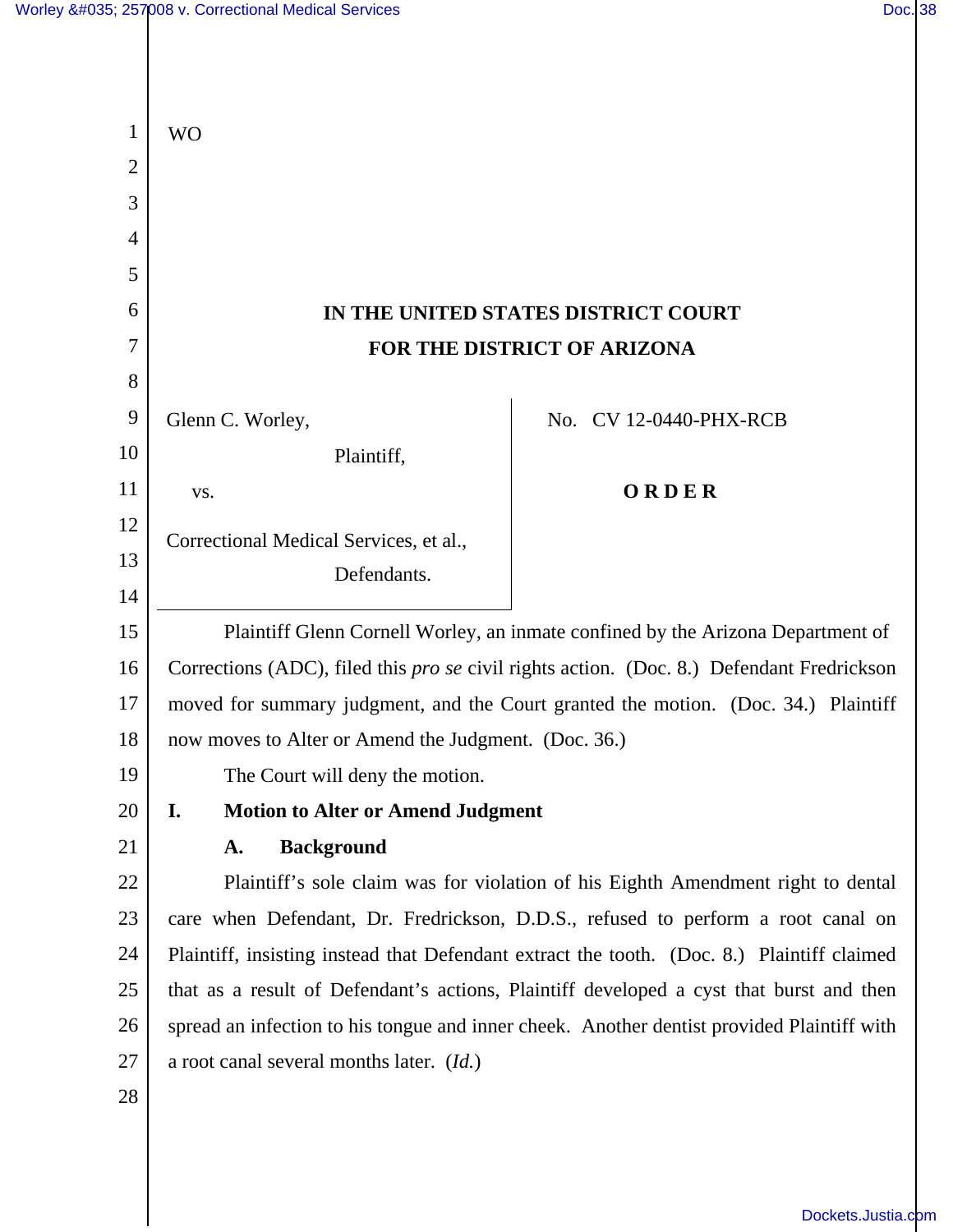The Court granted summary judgment to Defendant, finding that Plaintiff failed to create a triable issue of fact as to deliberate indifference for refusing to perform a root canal on tooth #19 or to provide antibiotics. (Doc. 34 at 4.) The Court also found that Plaintiff failed to provide admissible evidence that he had a ruptured cyst that was caused by infection in tooth #19. (*Id.*)

1

2

3

4

5

6 7 8 9 10 11 12 The Court found that it was undisputed that Defendant saw Plaintiff for dental care several times and determined that tooth #19 could not be filled and needed to be extracted. (Doc. 34 at 5-6.) Plaintiff refused the extraction several times and alleged that on May 5, 2011, he asked Defendant about having a root canal through outside treatment and that Defendant then asked him how long he would be here. Plaintiff further alleged that when he said he has a life sentence, Defendant said that no outside care was available. (*Id.* at 6.)

13 14 15 16 17 18 19 20 21 The Court observed that it is well-settled that a difference of medical opinion is insufficient to establish deliberate indifference, and to prevail on a claim involving choices between alternative courses of treatment, a prisoner must show that the course of treatment the doctors chose was medically unacceptable in light of the circumstances and that it was chosen in conscious disregard of an excessive risk to plaintiff's health. (*Id.* at 7, citing *Toguchi v. Chung*, 391 F.3d 1051, 1058 (9th Cir. 2004); *Jackson v. McIntosh*, 90 F.3d 330, 332 (9th Cir. 1996)). Plaintiff offered no admissible expert evidence that the treatment option offered by Defendant was medically unacceptable under the circumstances.

22 23 24 25 26 27 28 Likewise, Plaintiff offered no admissible evidence that Defendant was deliberately indifferent for failing to prescribe an antibiotic to treat the tooth; Defendant attested that an antibiotic is not indicated for a chronic, low-grade infection; rather, antibiotics are for acute infections that are intended to be resolved by extraction or root canal treatment within 10 days and that there are other considerations when a patient is HIV+ as is Plaintiff. In addition, there was no evidence that the infected tooth caused a cyst or spread of infection. (*Id.* at 7-8.)

- 2 -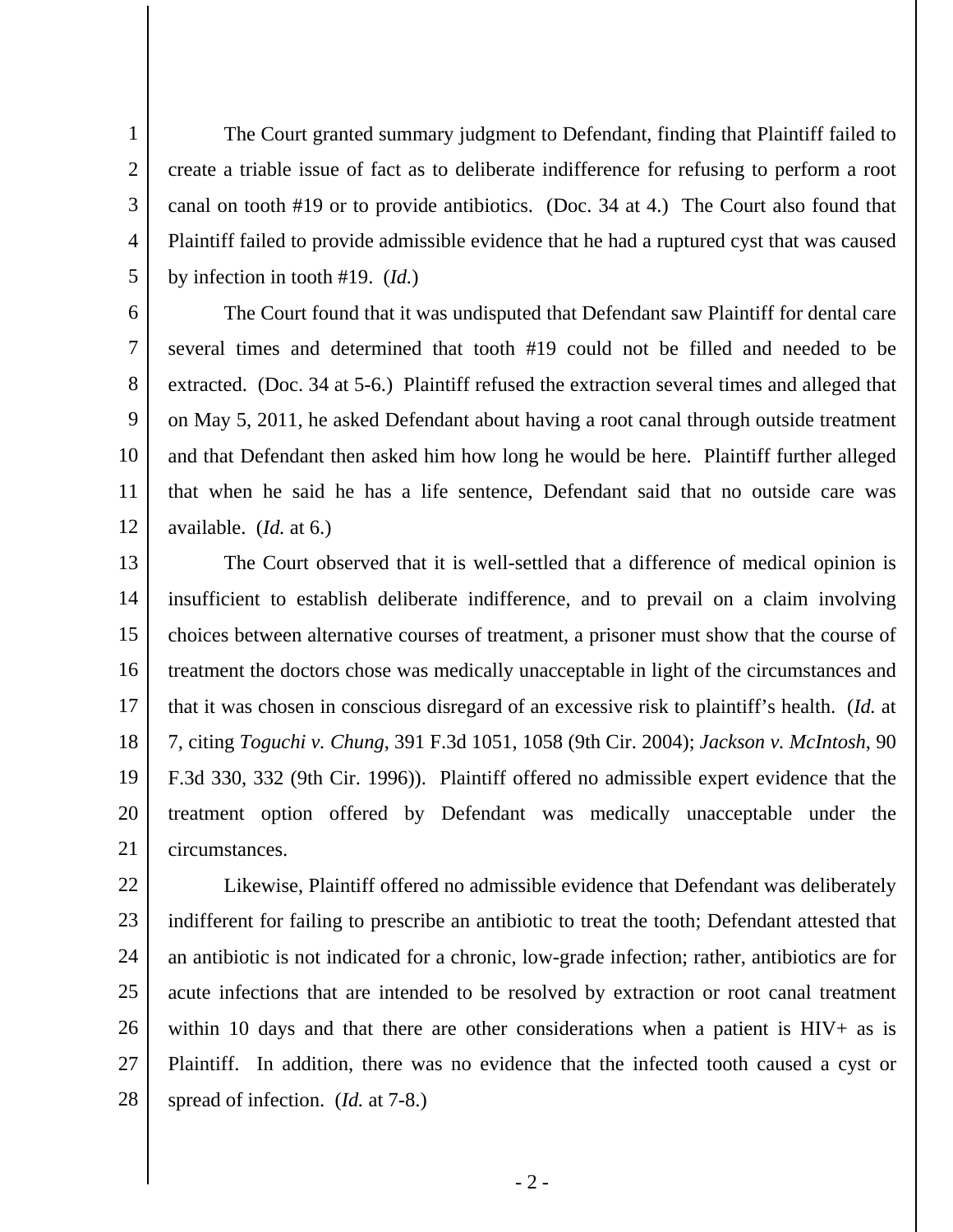## 1

## **B. Discussion**

2 3 4 5 6 7 "There are four grounds upon which a Rule 59(e) motion may be granted: (1) the motion is necessary to correct manifest errors of law or fact upon which the judgment is based; (2) the moving party presents newly discovered or previously unavailable evidence; (3) the motion is necessary to prevent manifest injustice; or (4) there is an intervening change in controlling law." *Turner v. Burlington Northern Santa Fe. R. Co.*, 338 F.3d 1058, 1063 (9th Cir. 2003).

8 9 10 11 12 13 14 15 16 17 Federal Rule of Civil Procedure 60(b) provides for reconsideration where one or more of the following is shown: (1) mistake, inadvertence, surprise or excusable neglect; (2) newly discovered evidence which by due diligence could not have been discovered before the court's decision; (3) fraud by the adverse party; (4) voiding of the judgment; (5) satisfaction of the judgment; or (6) any other reason justifying relief. Fed. R. Civ. P. 60(b); *School Dist. No. 1J, Multnomah County v. ACandS Inc.*, 5 F.3d 1255, 1263 (9th Cir. 1993). Subparagraph (6) requires a showing that the grounds justifying relief are extraordinary; mere dissatisfaction with the court's order or belief that the court is wrong in its decision are not adequate grounds for relief. *See Twentieth Century-Fox Film Corp. v. Dunnahoo*, 637 F.2d 1338, 1341 (9th Cir. 1981).

18 19 20 21 22 23 24 25 26 27 In his Motion to Alter or Amend Judgment, Plaintiff argues that the Court should view evidence in the light most favorable to the non-moving party and that he believes favorable review was not considered. (Doc. 36 at 1.) He does not specify what evidence he believes was not so viewed, but the Court specifically noted in its decision that "even if Defendant stated that no outside care was available after Plaintiff disclosed his life sentence, this is insufficient to create a triable issue of fact as to deliberately indifferent treatment." (Doc. 34 at 6.) Plaintiff offered no medical evidence that the care he received was unacceptable under the circumstances. Plaintiff also asks for an opportunity to testify and time to obtain a declaration from a "possible witness." (Doc. 36 at 2.) Not only is his offer vague, Plaintiff was specifically advised in writing of the evidentiary

28